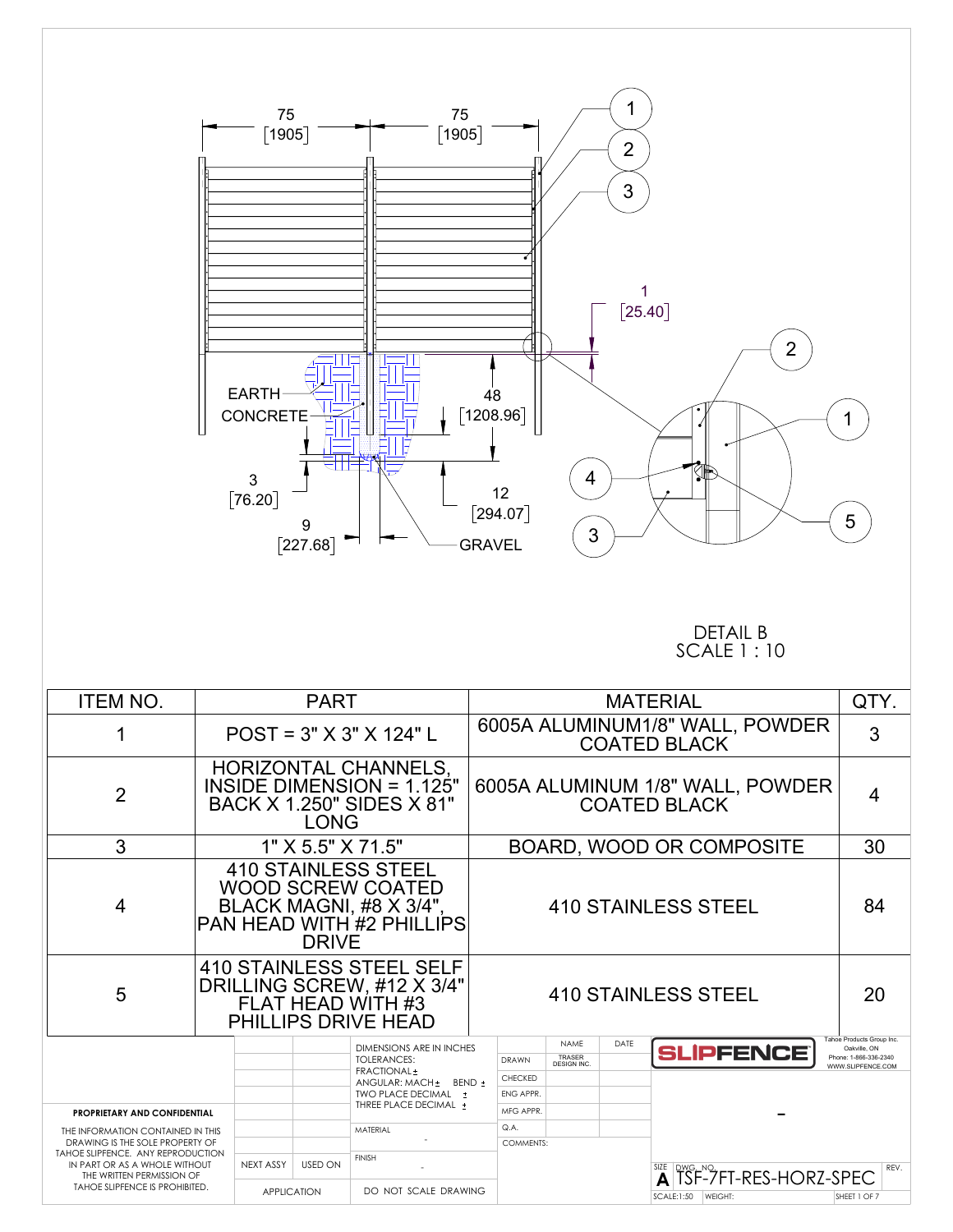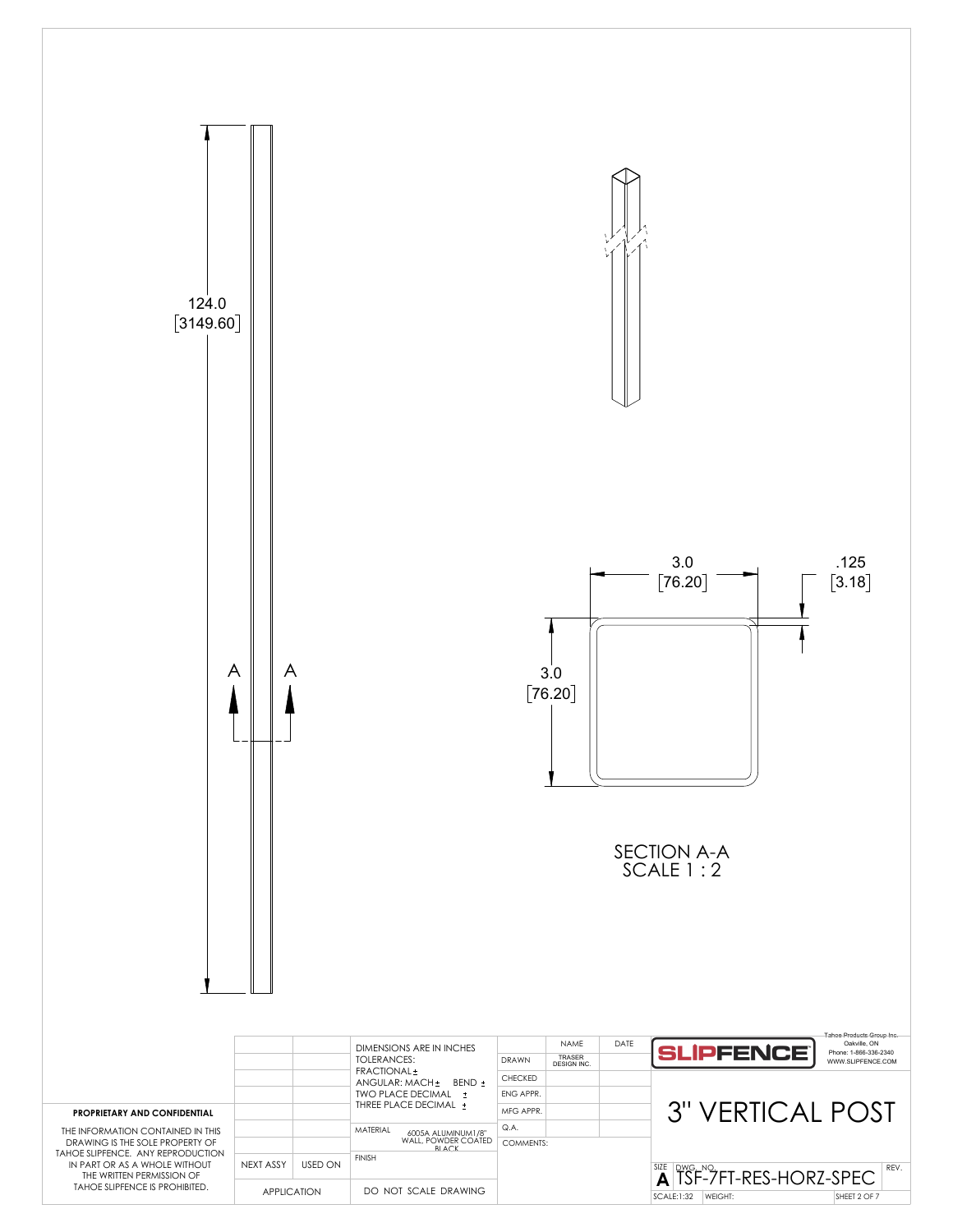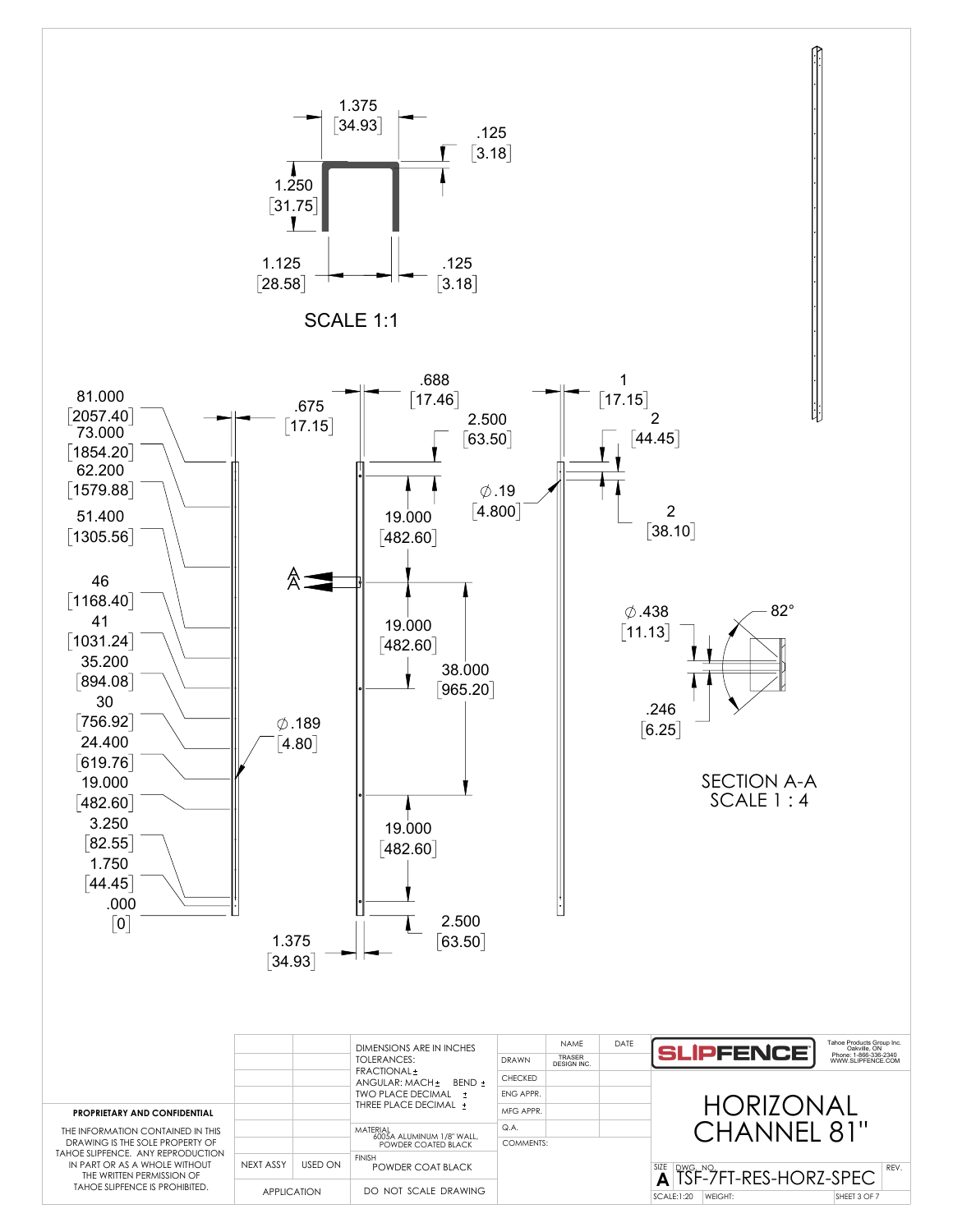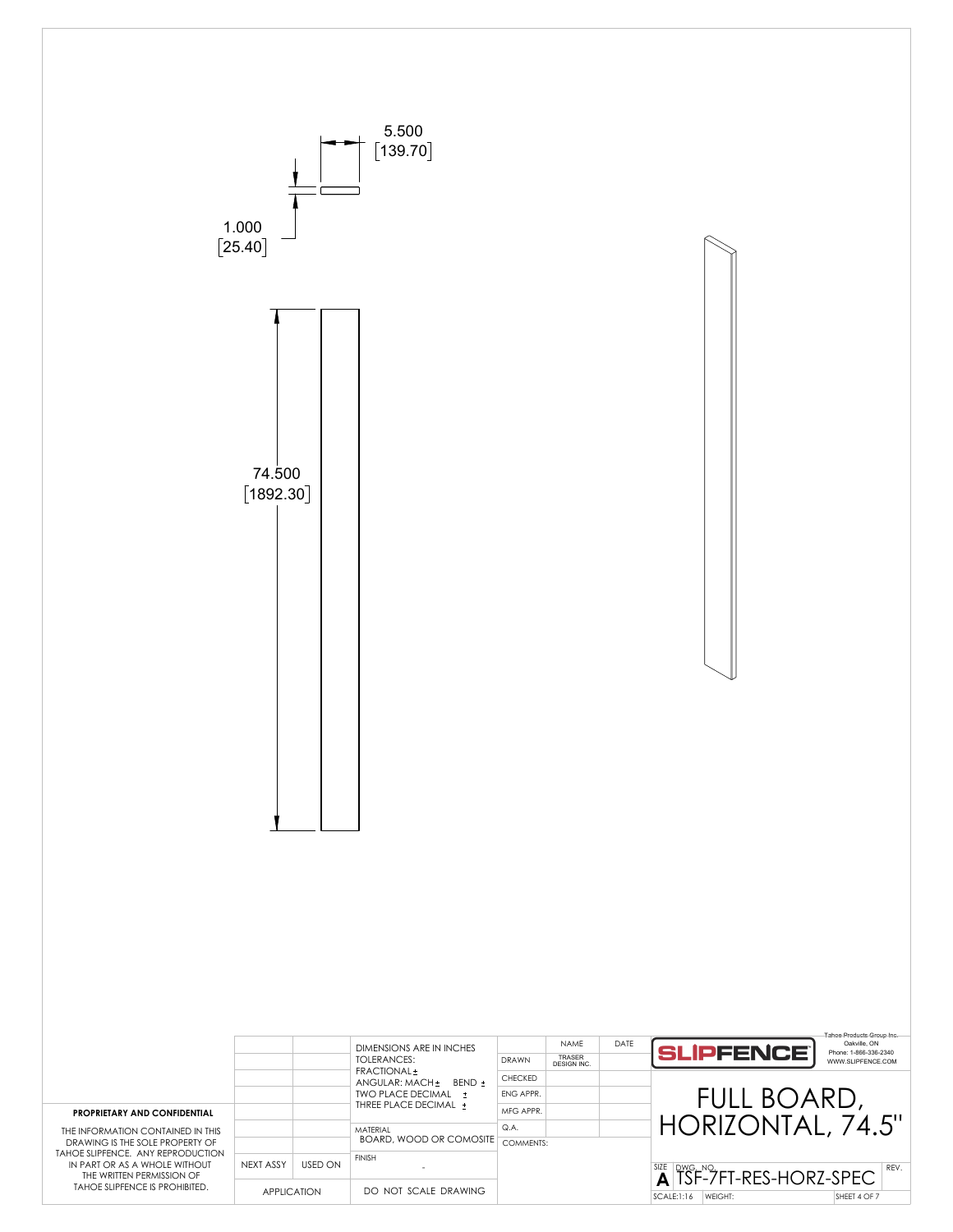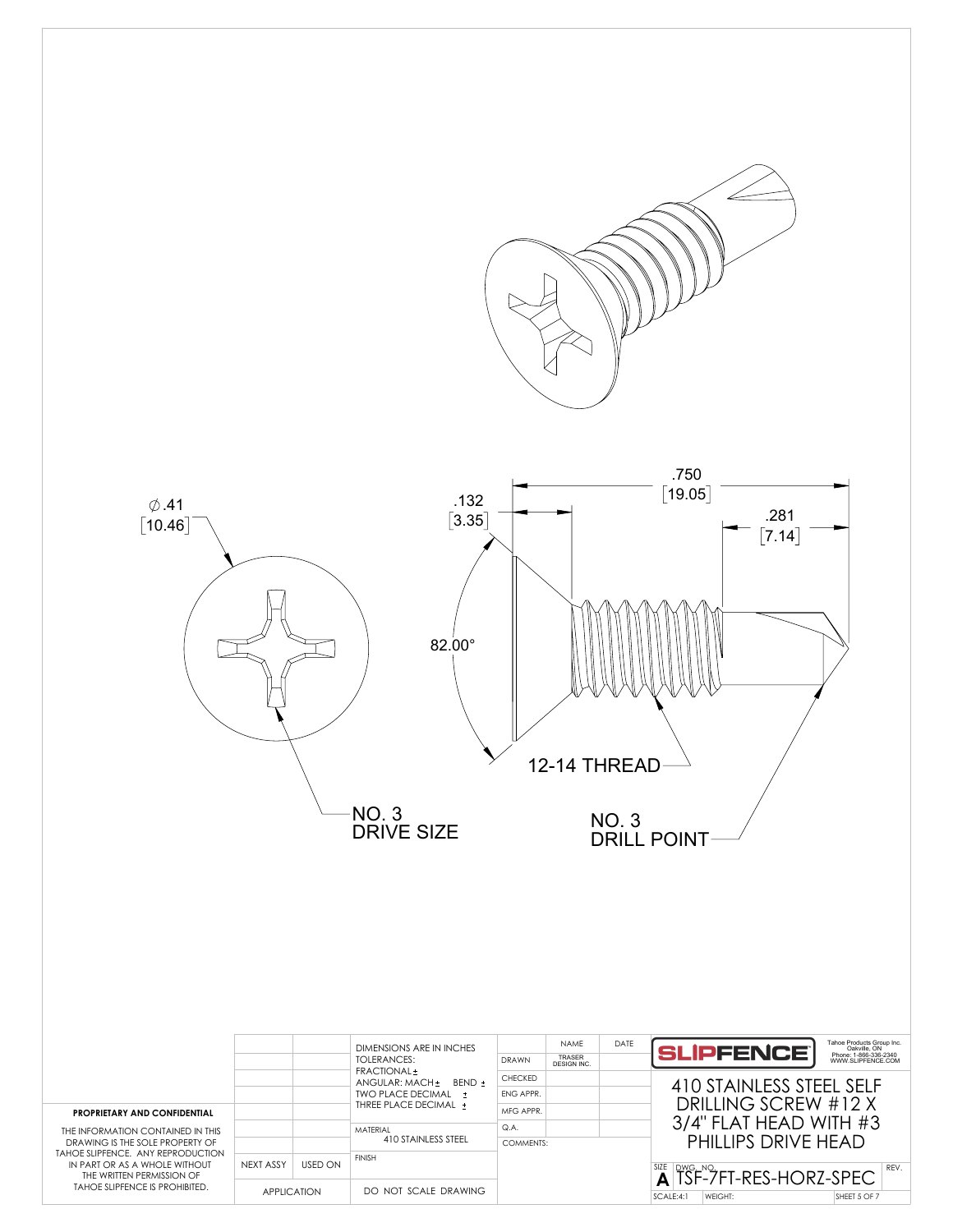



|                                                                                                                                   |                    |                | <b>DIMENSIONS ARE IN INCHES</b><br>TOI FRANCES:                 | <b>DRAWN</b>                | <b>NAME</b><br><b>TRASER</b><br>DESIGN INC. | DATE | Tahoe Products Group Inc.<br><b>SLIPFENCET</b><br>Oakville, ON<br>Phone: 1-866-336-2340<br>WWW.SLIPFENCE.COM |  |  |  |
|-----------------------------------------------------------------------------------------------------------------------------------|--------------------|----------------|-----------------------------------------------------------------|-----------------------------|---------------------------------------------|------|--------------------------------------------------------------------------------------------------------------|--|--|--|
|                                                                                                                                   |                    |                | FRACTIONAL ±<br>BFND +<br>ANGULAR: MACH+<br>TWO PLACE DECIMAL + | <b>CHECKED</b><br>FNG APPR. |                                             |      | #8 x 3/4" Deep Thread Wood                                                                                   |  |  |  |
| <b>PROPRIETARY AND CONFIDENTIAL</b>                                                                                               |                    |                | THREE PLACE DECIMAL ±                                           | MFG APPR.                   |                                             |      | Screws / #2 Phillips / Pan Head                                                                              |  |  |  |
| THE INFORMATION CONTAINED IN THIS<br>DRAWING IS THE SOLE PROPERTY OF                                                              |                    |                | MATFRIAL<br>410 STAINLESS STEEL                                 | Q.A<br>COMMENTS:            |                                             |      | Type 17 Pt / 410 Stainless Steel                                                                             |  |  |  |
| TAHOE SLIPFENCE. ANY REPRODUCTION<br>IN PART OR AS A WHOLE WITHOUT<br>THE WRITTEN PERMISSION OF<br>TAHOE SLIPFENCE IS PROHIBITED. | NEXT ASSY          | <b>USED ON</b> | <b>FINISH</b><br><b>BLACK MAGNI</b>                             |                             |                                             |      | $\overline{A}^{\text{SZE}}$ $\overline{S}$ F-7FT-RES-HORZ-SPEC<br>REV.                                       |  |  |  |
|                                                                                                                                   | <b>APPLICATION</b> |                | DO NOT SCALE DRAWING                                            |                             |                                             |      | SCALE:4:1<br>WEIGHT:<br>SHEET 6 OF 7                                                                         |  |  |  |